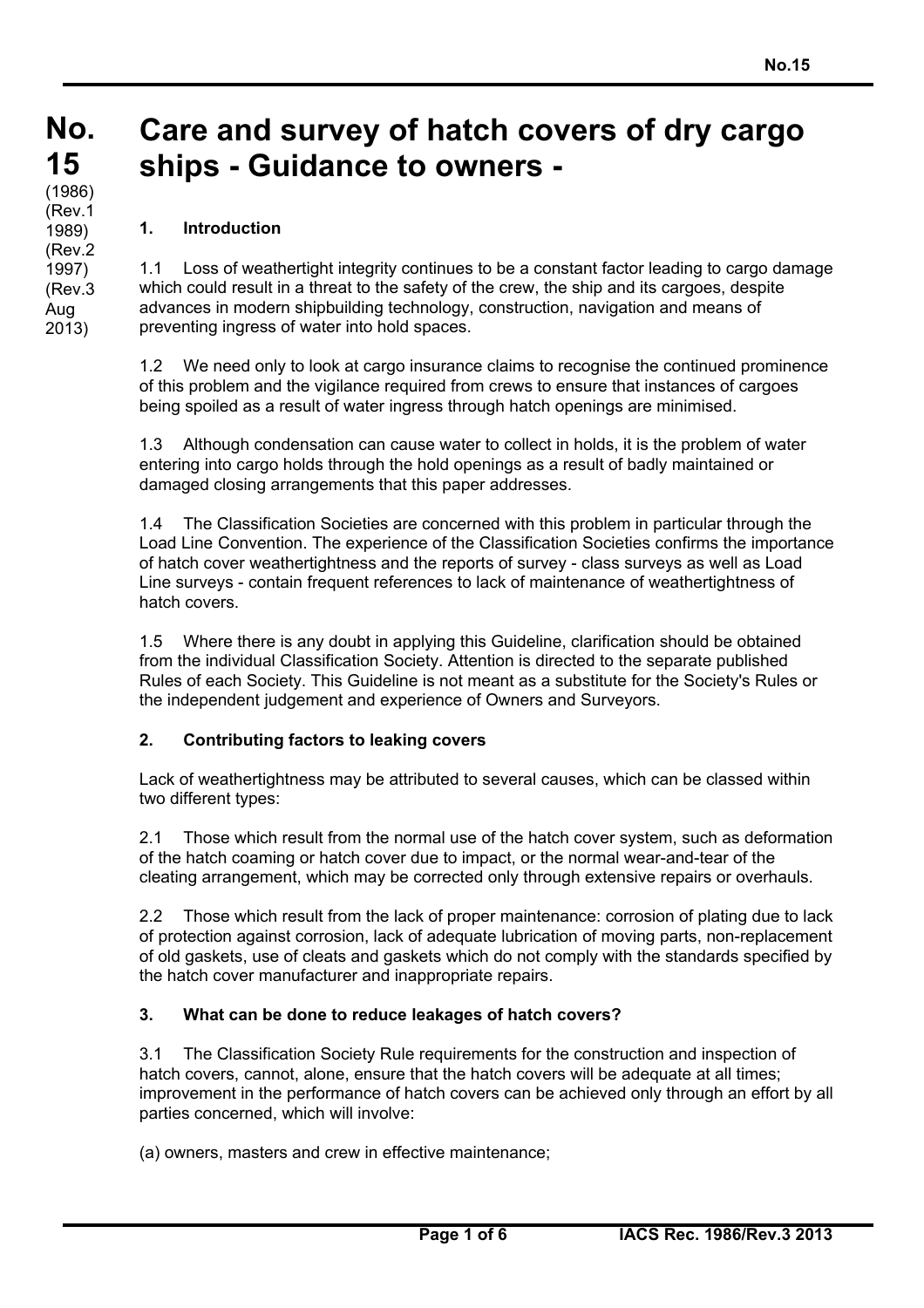(b) feed back to the manufacturers and Classification Societies for improvement in original design specifications:

(c) close and detailed inspections by Classification Society Surveyors.

3.2 The hatch covers designers should, perhaps, give less thought to the sophistication of the systems and more to the sturdiness of the equipment, the ease of operation and the convenience of maintenance. Adequate protection of the steel work should be ensured with high quality coatings, or, alternatively, corrosion-resistant materials should be used.

3.3 The shipowners and their crews should apply a programme of maintenance to ensure that the steel is not allowed to corrode, gaskets are periodically replaced, movable parts are kept properly lubricated and fittings periodically overhauled. The crew should also make sure, at each operation of the hatch covers, that the covers are sufficiently clean, especially at bearing surfaces, and that the drainage holes are clear.

Since most problems occur at the peripheral and cross-joint gaskets, very strict control of the condition of the components involved must be applied. This will involve not only the rubber but the compression bars, the locking devices, the cleating, load bearing surfaces, and the general condition of the coaming top plate.

In addition, in cases where the hatch panels are moved by hydraulic means then the manufacturer's maintenance procedures must be adhered to in all respects.

When hydraulic cleating or securing is arranged, means are to be provided to ensure that the covers remain closed and weathertight in the event of hydraulic failure.

3.4 The crew should however bear in mind that in extreme cases hatch cover protection may have to be complemented by means of tarpaulins or adhesive tapes. This is a decision to be made by the Master taking into account the nature of the cargo, expected seaconditions, uneven load-distribution on hatch covers and, above all, previous experience in similar circumstances. The use of tarpaulins on mechanically operated steel covers must be considered an emergency temporary measure.

3.5 Containers and cargoes should not be stowed on hatch covers unless they have been designed for such carriage.

Additionally, correct and adequate lashing systems are to be used at all times when stowing cargoes; this is equally important for cargoes stowed on tween deck covers and that battening down devices are correctly used to the hatch covers at the same time.

3.6 All securing devices should be checked and tightened by the crew as appropriate especially in case where their ships may be subjected to unusually rough seas.

3.7 The crew should also make sure that not only the deck cargo, but also the derricks, etc. are properly stowed and secured so that they will not be dislodged in a seaway and cause damage to hatch covers.

3.8 The appropriate manufacturer's instructions with respect to the safe operation, inspection, maintenance and repair of the type of the hatch cover fitted on the ship should be complied with in all respects.

To this end a "Record of the Maintenance of Hatch Covers" should also be provided by the Manufacturer together with the operation and maintenance manual to assist owners to carry out the appropriate maintenance.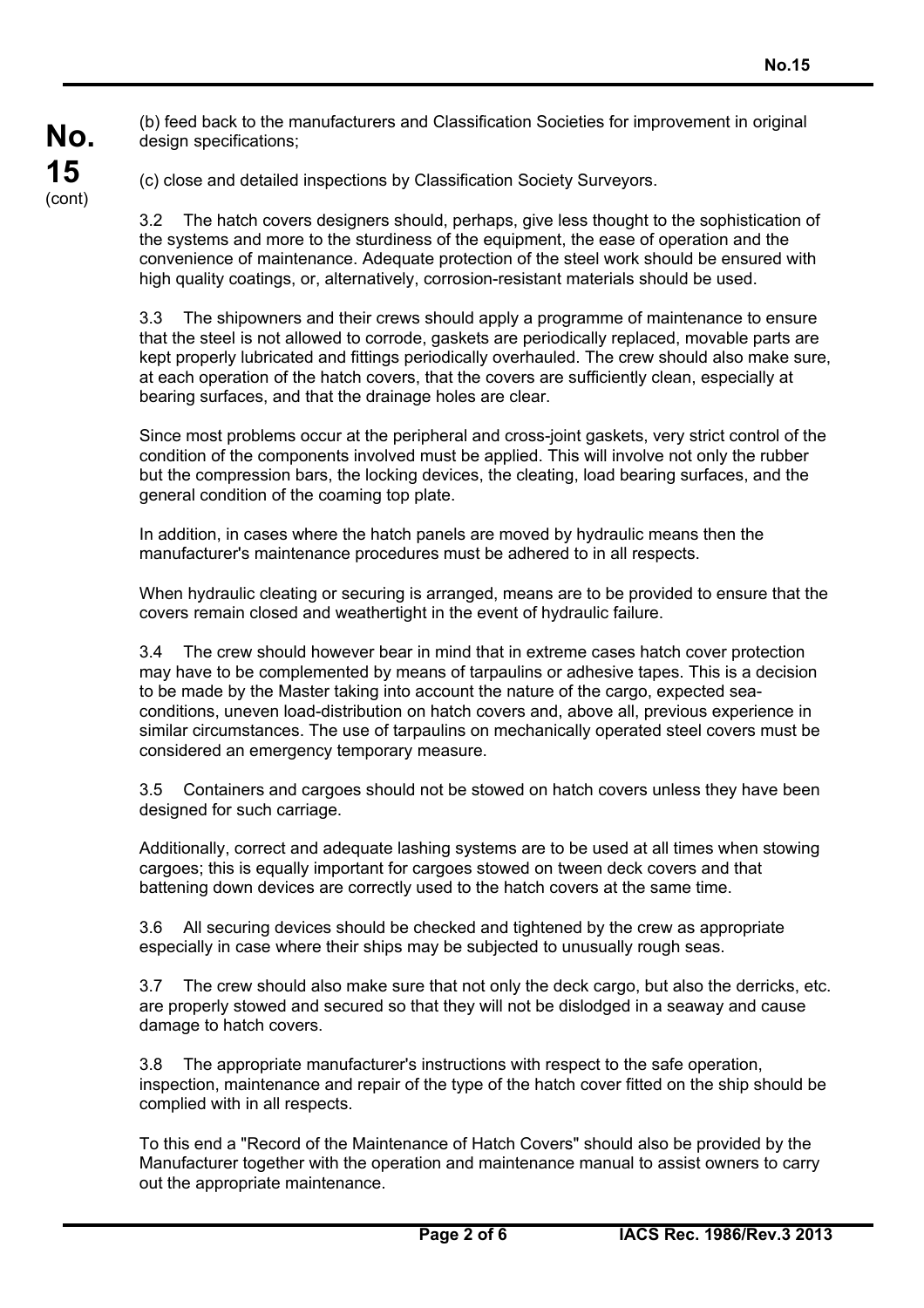# **4. What is IACS doing?**

4.1 Traditionally, hatch covers and hatch coamings are inspected every year, as prescribed in Article 14 of the Load Line Convention of 1966. This inspection is normally carried out by the Surveyor of the Classification Society at the same time as the Class Annual Survey, the scope of which is not much different as far as the closing appliances are concerned.

4.2 These inspections are usually carried out in port, while the ship is in operation, and very often working cargo; their primary purpose being to ensure that no alterations have been made to the ship which may affect the load line, and that the fittings and appliances for the protection of openings are maintained in an effective condition.

4.3 This is only possible if a detailed examination of the hatch covers and fittings, which necessitate the actual operation (closing and opening) of hatch covers, is carried out by Surveyors. Hose testing should be carried out whenever the Surveyor is in doubt as to the weathertightness of a hatch cover. Alternative methods of tightness may be considered.

4.4 The Surveyor can only assess the actual condition of the hatch covers at the time of survey and, in between two inspections, the proper maintenance of the hatch covers must remain the responsibility of the owner, master and crew.

### **5. Defects to hatch covers and coamings**

5.1 The purpose of this Section is to review the various types of defect found in hatch covers, which for the most part are caused by a lack of proper maintenance or by improper operation.

5.2 Some defects affecting the weathertightness of hatch covers can be attributed to their design. Such defects, a very small percentage of all defects found, are not dealt with here. The crew should be attentive to them and report accordingly for eventual discussion with the designers and the Classification Societies.

5.3 Hatch cover design

A hatch cover design may be categorised as being one of three general types:

- mechanically operated steel covers, of folding, sliding, rolling, etc. types, fitted with gaskets and clamping devices;
- steel pontoon covers with tarpaulins and battening devices or with gaskets and cleats;
- portable covers with tarpaulins and battening devices (usually wooden covers).

All types of hatch covers are basically of robust construction; under normal conditions of care and operation they are fully adequate for their intended purpose.

5.4 Damages to hatch covers

5.4.1 Mechanically operated steel covers are affected by:

- corrosion, which attacks the integrity of the cover itself and which also affects the moving parts (wheels and rails, hinges between panels, cleats and batten screws, etc.);
- deformation caused by faulty handling, shocks from cargo being handled (especially logs and heavy loads), wear-and-tear on gaskets, and overloading with deck cargo;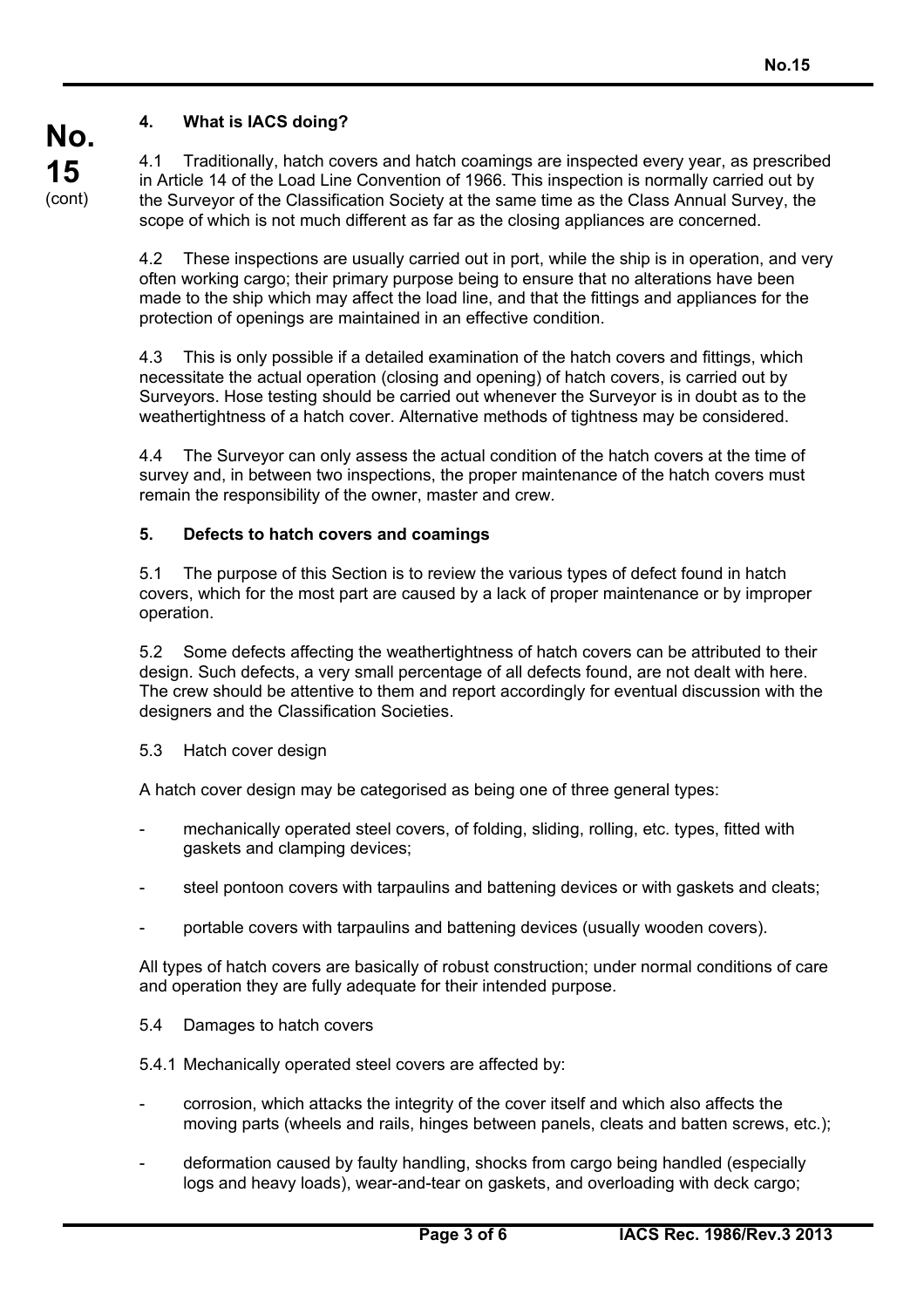**No. 15** (cont)

incorrect operation;

incorrect maintenance, inadequate maintenance, incorrect repair, lack of adjustment,

incorrect and inadequate maintenance of the power system of the hatch covers i.e. hydraulic and electric systems and safety devices.

5.4.2 Wooden covers, steel pontoons and tarpaulins are affected:

mainly by poor handling and bad stowage. Portable beams also are frequently deformed by rough handling and their locking devices have always been a source of considerable trouble due to lack of care in handling.

## 5.5 Damages to hatch coamings

Hatch coamings are affected by the following factors and defects:

- corrosion aggravated by the presence of piping systems, utilising coamings as protection and support, thus preventing normal access to the plating for painting;
- deformation, both of the plating and of the various supporting members and brackets, mostly due to cargo handling and aggravated by general corrosion;
- build up of scale, rust, and cargo debris causing the blockage of drains, and the incorrect support of the hatch covers;
- fret and wear caused by incorrect adjustment of battening devices which in turn causes side plate failures, cracking and stay buckling.

### Consequences:

All such defects can be considered as due to repetitive accidental causes, which for various reasons

- cost or lack of facilities for instance - are not immediately repaired.

## **6. Crew's examination of hatch covers and coamings**

6.1 Routine checks by the crew of hatch covers, gaskets and hatch coamings is the responsibility of the Owner, master and crew. The inspections and surveys carried out by the Classification Society and/or the Administration at yearly intervals are not intended to and cannot replace these routine checks and proper maintenance.

### NOTE:

The hatch covers and hatch coamings of ships engaged in the trade of carrying timber or heavy parcels, also those of ships carrying deck cargoes such as containers on top of hatch covers, are likely to suffer very rapidly from excessive deformations. The Owners should be aware that the weathertightness of such hatch covers is difficult to maintain in service, and that, in consequence, the greatest care should be exercised in the periodical checking of these hatch covers and coamings, in particular when the vessel changes its trading pattern.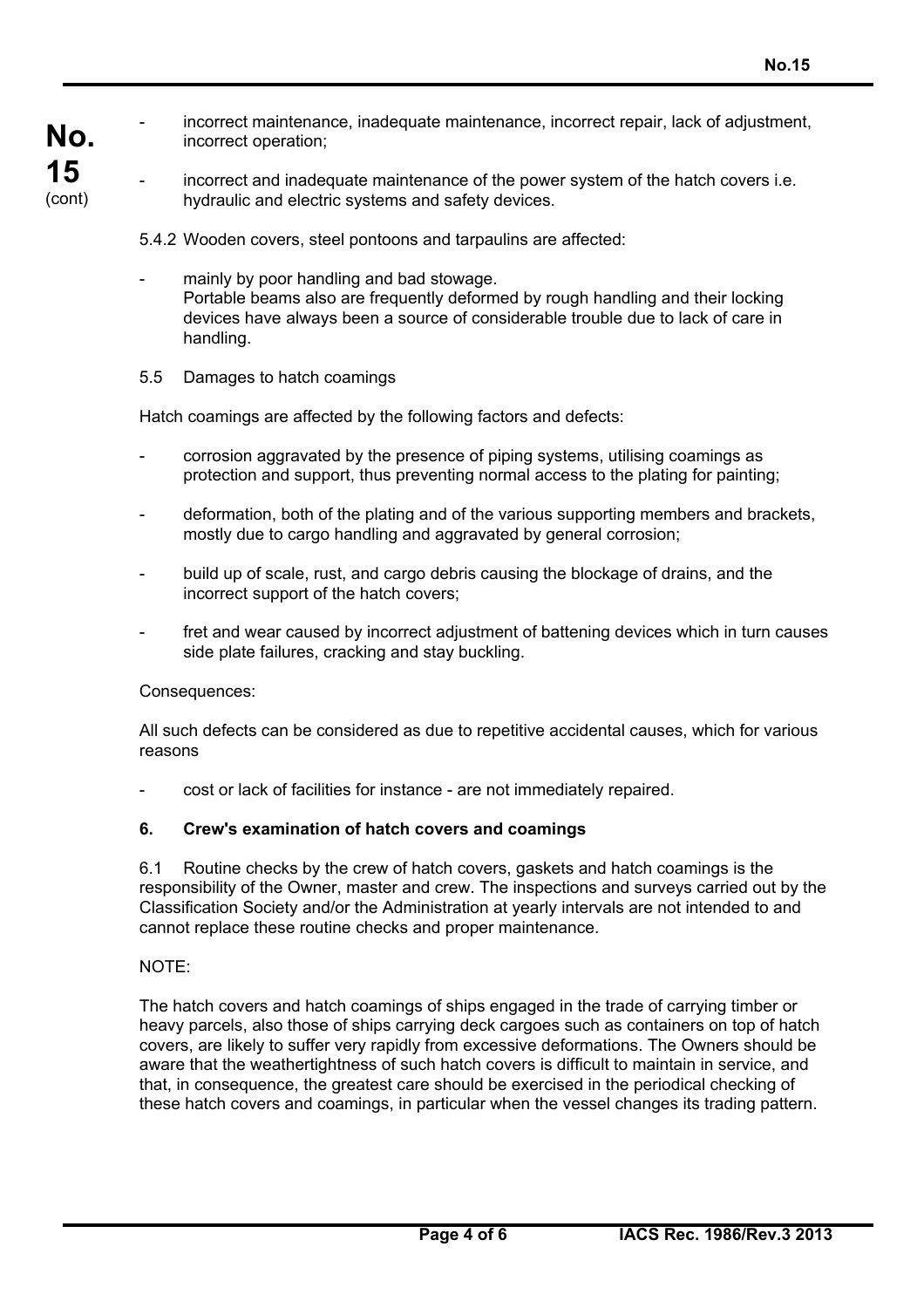6.1.1 A thorough examination should include:

Checking that the Record of conditions of the freeboard assignment is available; the Record itself is used when necessary to guide the checking.

Checking that significant changes not approved by the Classification Society have not been made to the hatch covers, hatch coamings and their securing and sealing devices.

6.1.2 Hatch covers and coamings

6.1.2.1 Where mechanically-operated steel covers are fitted, checking the satisfactory condition of:

- hatch covers (corrosion, cracks, deformations);
- tightness devices of longitudinal, transverse and intermediate cross junctions (gaskets, gasket lips, compression bars, drainage channels);
- clamping devices, retaining bars, cleating;
- chain or rope pulleys;
- quides:

**No.**

**15** (cont)

- quide rails and track wheels:
- stoppers, etc;
- wires, chains, tensioners and gypsies;
- hydraulic system, electrical safety devices, and interlocks;
- end and interpanel hinges, pins and stools;
- ramp profiles, and stowage area;
- backup structure of wheels, guides and hinges.

6.1.2.2 Where portable covers or steel pontoons are fitted, checking the satisfactory condition of:

- Wooden covers and portable beams, carriers or sockets for the portable beams, and their securing devices;
- steel pontoons;
- tarpaulins;
- cleats, battens and wedges;
- hatch securing bars and their securing devices;
- loading pads/bars and the side plate edge;
- guide plates, and chocks;